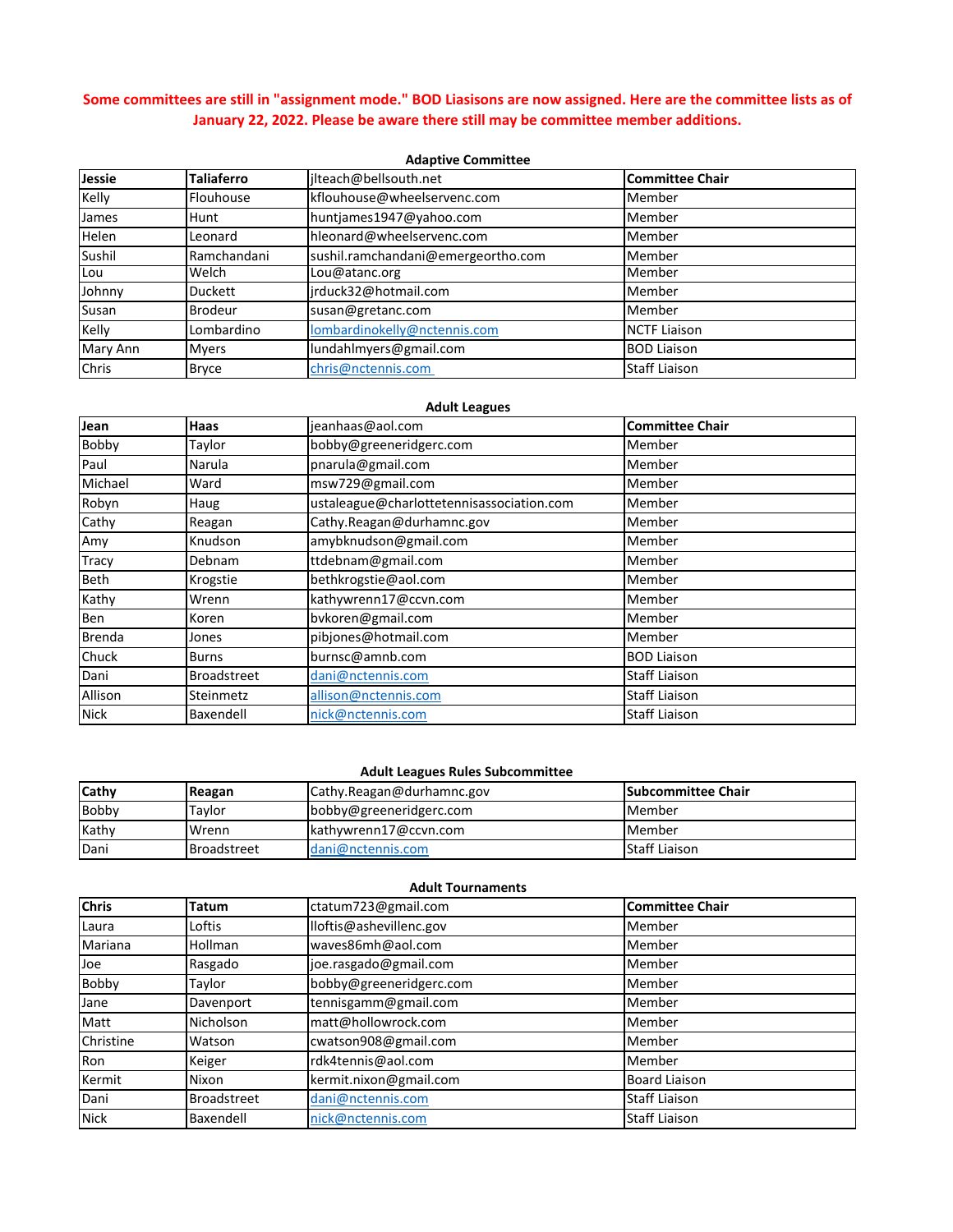### **Adult Sanction & Schedule Subcommittee**

| <b>Chris</b> | Tatum     | ctatum723@gmail.com     | <b>ISubcommittee Chair</b> |
|--------------|-----------|-------------------------|----------------------------|
| Laura        | Loftis    | lloftis@ashevillenc.gov | Member                     |
| Joe          | Rasgado   | joe.rasgado@gmail.com   | <b>I</b> Member            |
| <b>Nick</b>  | Baxendell | Inick@nctennis.com      | Staff Liaison              |

# **Adult Tournament Carolina Cup Subcommittee**

| <b>Jane</b>  | <b>IDavenport</b> | tennisgamm@gmail.com | <b>Subcommittee Chair</b> |
|--------------|-------------------|----------------------|---------------------------|
| Matt         | Nicholson         | Imatt@hollowrock.com | Member                    |
| <b>Paula</b> | Sneeden           | pisneed@aol.com      | Member                    |
| <b>Nick</b>  | Baxendell         | nick@nctennis.com    | Staff Liaison             |

### **Advocacy**

| Hani      | <b>Nassar</b> | hmnassar@gmail.com              | <b>Committee Chair</b> |
|-----------|---------------|---------------------------------|------------------------|
| Laura     | Weygandt      | laura@westernwaketennis.com     | Member                 |
| Charlotte | Midgett       | obtapres@gmail.com              | Member                 |
| Robin     | Jones         | robin.jones@contractor.usta.com | Member                 |
| Jeff      | Joyce         | jeffbjoyce7@gmail.com           | Member                 |
| Larry     | <b>Bost</b>   | nspnc@aol.com                   | Member                 |
| Linda     | Smith         | lindasmith1919@gmail.com        | <b>BOD Liaison</b>     |
| Kelly     | Gaines        | kelly@nctennis.com              | <b>Staff Liaison</b>   |
| Chris     | <b>Bryce</b>  | chris@nctennis.com              | <b>Staff Liaison</b>   |
| Francie   | Barragan      | barragan@sta.usta.com           | <b>Staff Liaison</b>   |

#### **Audit and Finance Committee**

| <b>Teresa</b> | Lindsav       | teresa@lindsay-gardnercpas.com | Committee Chair      |
|---------------|---------------|--------------------------------|----------------------|
| Kim           | Coston        | mcmillonkimk@icloud.com        | Member               |
| Debra         | <b>Bailey</b> | $debb1021$ @gmail.com          | Member               |
| Anna          | Koltchagova   | anna.kol94@gmail.com           | Member               |
| Donna         | Gast          | dmgast@gmail.com               | Member               |
| JD            | Weber         | jdweber53@me.com               | Member               |
| Kelly         | Gaines        | kelly@nctennis.com             | <b>Staff Liaison</b> |

# **Constitution and Rules**

| <b>John</b> | <b>Bethune</b> | jbethune18@yahoo.com     | <b>ICommittee Chair</b> |
|-------------|----------------|--------------------------|-------------------------|
| <b>Need</b> | additional     |                          | Member                  |
| LeAnn       | Brown          | LNease@BROWNANDBUNCH.com | Board Liaison           |
| Kelly       | Gaines         | kelly@nctennis.com       | <b>Staff Liaison</b>    |

### **CTA Advisory**

| <b>Holly</b> | Hanev         | hlh0029@gmail.com        | lCommittee Chair     |
|--------------|---------------|--------------------------|----------------------|
| Jeff         | Jovce         | jeffbjoyce7@gmail.com    | Member               |
| Steve        | Rochkind      | stevenrochkind@gmail.com | Member               |
| Julie        | <b>Dick</b>   | julied@raleightennis.com | Member               |
| Debra        | <b>Bailev</b> | debb1021@gmail.com       | Member               |
| Gayle        | High          | ghigh@rmacademy.com      | <b>Board Liaison</b> |
| Chris        | <b>Bryce</b>  | chris@nctennis.com       | <b>Staff Liaison</b> |

# **Diversity, Equity & Inclusion**

| George  | <b>Anderson</b>     | tenball46@bellsouth.net            | Committee Chair |
|---------|---------------------|------------------------------------|-----------------|
| Deborah | <b>Foster Smith</b> | deborahfostersmith@yahoo.com       | Member          |
| Donna   | Gast                | dmgast@gmail.com                   | Member          |
| Holly   | Hanev               | hlh0029@gmail.com                  | Member          |
| Sushil  | Ramchandani         | sushil.ramchandani@emergeortho.com | Member          |
| Edna    | Evans               | epemalloy@gmail.com                | Member          |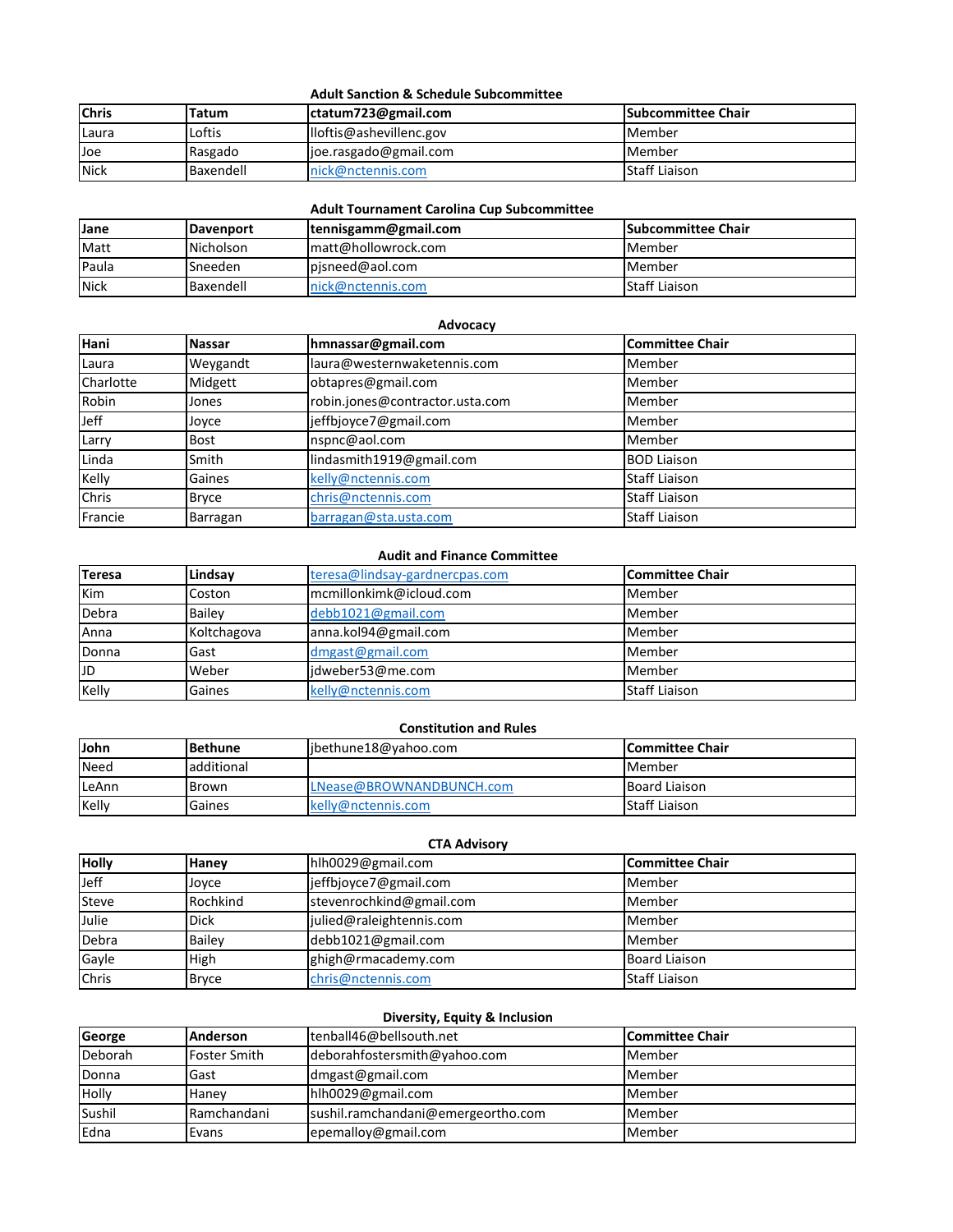| Regan | Miller       | Regan.Miller12@gmail.com       | Member               |
|-------|--------------|--------------------------------|----------------------|
| Jean  | Little       | ljean.little@providenceday.org | <b>Board Liaison</b> |
| Chris | <b>Bryce</b> | Chris@nctennis.com             | <b>Staff Liaison</b> |

| Growth      |                       |                                |                        |  |
|-------------|-----------------------|--------------------------------|------------------------|--|
| Amy         | <b>Brandon</b>        | director@Inta.org              | <b>Committee Chair</b> |  |
| Ronnie      | Todd                  | ronnie.todd@gmail.com          | Member                 |  |
| Susan       | <b>Brodeur</b>        | susan@gretanc.com              | Member                 |  |
| Allana      | Rutledge              | alanaferens@gmail.com          | Member                 |  |
| George      | Anderson              | tenball46@bellsouth.net        | Member                 |  |
| Kinsey      | Schultz               | kinseypschultz@gmail.com       | Member                 |  |
| Candy       | Peagram               | pegramcandy@gmail.com          | Member                 |  |
| Kim         | Roberts               | executivedirector@enoctanc.com | Member                 |  |
| Hani        | Nassar                | hmnassar@gmail.com             | Member                 |  |
| Nakisha     | <b>Boulware Watts</b> | nakisha.watts@icloud.com       | Member                 |  |
| Christine   | Watson                | cwatson908@gmail.com           | Member                 |  |
| Susan       | Kight                 | skight03@gmail.com             | <b>Board Liaison</b>   |  |
| Dani        | <b>Broadstreet</b>    | dani@nctennis.com              | <b>Staff Liaison</b>   |  |
| Allison     | Stienmetz             | allison@nctennis.com           | <b>Staff Liaison</b>   |  |
| <b>Nick</b> | Baxendell             | nick@nctennis.com              | <b>Staff Liaison</b>   |  |

| Grievance                                                                     |              |                              |                      |  |
|-------------------------------------------------------------------------------|--------------|------------------------------|----------------------|--|
| <b>Tracy</b><br><b>Committee Chair</b><br>ttdebnam@gmail.com<br><b>Debman</b> |              |                              |                      |  |
| John                                                                          | Bethune      | libethune18@yahoo.com        | Member               |  |
| Deborah                                                                       | Foster-Smith | deborahfostersmith@yahoo.com | Member               |  |
| Kelly                                                                         | Gaines       | kelly@nctennis.com           | <b>Staff Liaison</b> |  |

| Ken          | Hazen         | krhazen@yahoo.com                  | <b>Committee Chair</b> |
|--------------|---------------|------------------------------------|------------------------|
| LeeAnn       | Rose          | leerus@aol.com                     | Member                 |
| Gayle        | High          | ghigh@rmacademy.com                | Member                 |
| Carrie       | Couton        | carrie.couto@gmail.com             | Member                 |
| <b>Tim</b>   | <b>Medlin</b> | tim410s@gmail.com                  | Member                 |
| Audrey       | Williams      | atwilliams21@gmail.com             | Member                 |
| Sushil       | Ramchandani   | sushil.ramchandani@emergeortho.com | Member                 |
| <b>Steve</b> | Rochkind      | stevenrochkind@gmail.com           | <b>Board Liaison</b>   |
| Robert       | Hogewood      | robert@nctennis.com                | <b>Staff Liaison</b>   |

|             |                     | Investment                       |                         |
|-------------|---------------------|----------------------------------|-------------------------|
| <b>Brad</b> | <b>IPomerov</b>     | bradpomeroy@gmail.com            | <b>ICommittee Chair</b> |
| Emily       | <b>I</b> Reidenouer | ereidenouer@carrollfinancial.com | Member                  |
| Kelly       | Gaines              | kelly@nctennis.com               | staff Liaison           |

# **Jr Pathway and Jr Team Tennis**

| Reid    | <b>Kinlaw</b> | reid.kinlaw@townofcary.org   | <b>Committee Chair</b> |
|---------|---------------|------------------------------|------------------------|
| Cheri   | Kohan         | cheri.kohan@raleighnc.gov    | Member                 |
| David   | Bell          | david.bell@raleighnc.gov     | Member                 |
| Bill    | Reynolds      | bill.reynolds@townofcary.org | Member                 |
| Kevin   | Caccia        | asheboroclub@gmail.com       | Member                 |
| Dipesh  | Rao           | raotennis@gmail.com          | Member                 |
| Hani    | Nassar        | hmnassar@gmail.com           | Member                 |
| Jessica | Mulkey        | jbmulkey@hotmail.com         | Member                 |
| Jerry   | Edmonds       | jerryedmonds78@gmail.com     | Member                 |
| Adrian  | McDermott     | mcdermott.ac@gmail.com       | Member                 |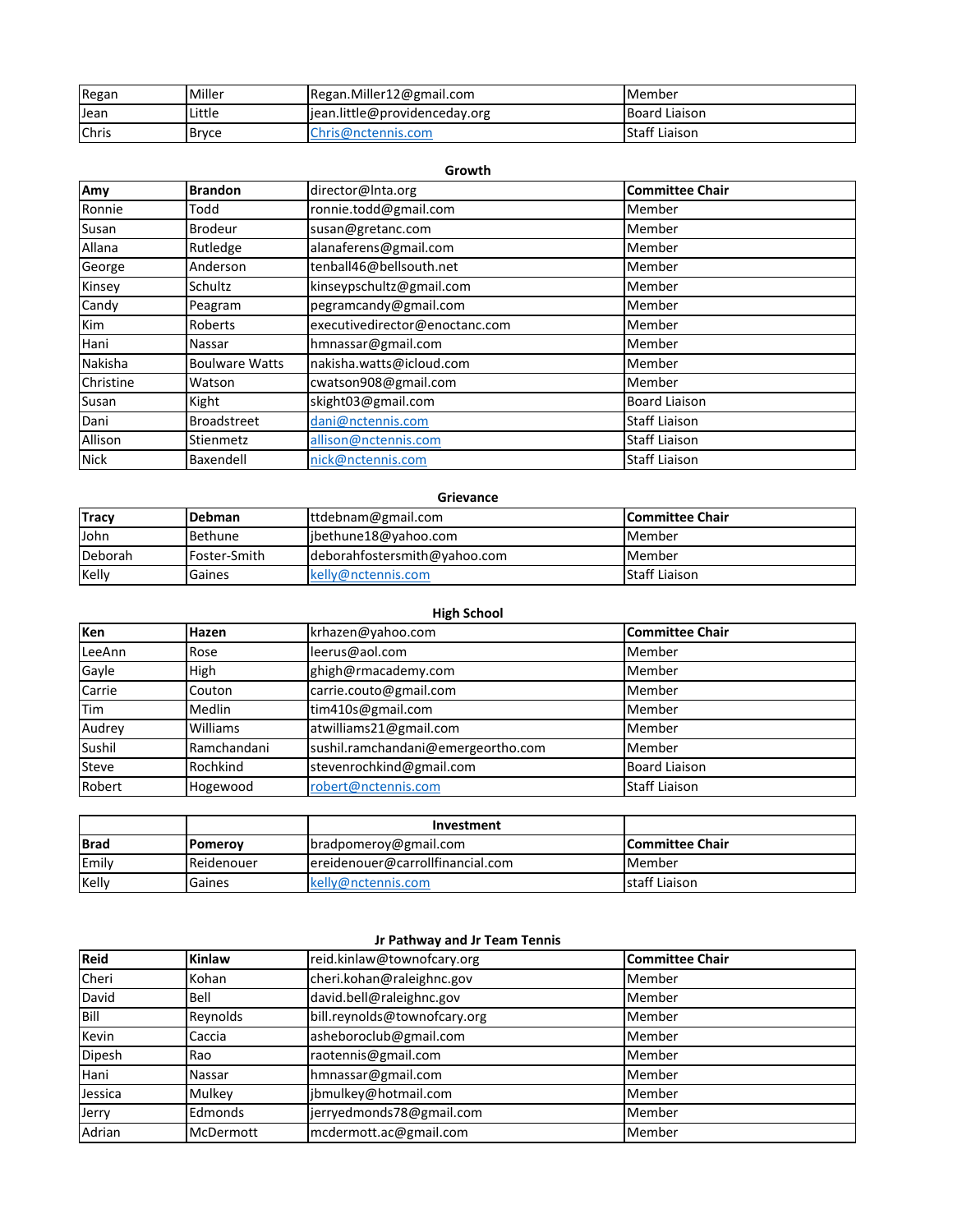| Amv    | Brandon | director@Inta.org             | <b>Board</b><br>Liaison       |
|--------|---------|-------------------------------|-------------------------------|
| Joanna | Scott   | 'nctennis.com<br>nnarw<br>10d | $\cdots$<br>lStaff<br>Liaison |

### **Jr Tournaments**

| <b>Rob</b>   | Peterson    | rob.peterson@townofcary.org | <b>Committee Chair</b> |
|--------------|-------------|-----------------------------|------------------------|
| Scott        | Alston      | scotter134@aol.com          | Member                 |
| <b>Chris</b> | Hoshour     | chrishoshour@gmail.com      | Member                 |
| Jeff         | Trivette    | uncgtennis@uncg.edu         | Member                 |
| Shane        | Wells       | shanewells90@yahoo.com      | Member                 |
| Tony         | Mule        | tony@greensborotennis.com   | Member                 |
| Allen        | Farfour     | farfourallen@yahoo.com      | Member                 |
| Alan         | Donald      | adonald1215@gmail.com       | Member                 |
| Julie        | <b>Dick</b> | julied@raleightennis.com    | Member                 |
| Debbie       | Southern    | debsouthern@gmail.com       | <b>BOD Liaison</b>     |
| Kelly        | Gaines      | kelly@nctennis.com          | <b>Staff Liaison</b>   |
| Joanna       | Scott       | joanna@nctennis.com         | <b>Staff Liaison</b>   |

## **Jr Selection Subcommittee**

| <b>Jeff</b> | <b>Trivette</b> | uncgtennis@uncg.edu    | <b>ISubcommittee Chair</b> |
|-------------|-----------------|------------------------|----------------------------|
| Alan        | Donald          | adonald1215@gmail.com  | Member                     |
| Shane       | Wells           | shanewells90@yahoo.com | Member                     |
| Kelly       | Gaines          | kelly@nctennis.com     | <b>Staff Liaison</b>       |
| Joanna      | Scott           | joanna@nctennis.com    | <b>Staff Liaison</b>       |

### **Jr Tournament Sanction & Schedule**

| Scott  | Alston      | scotter134@aol.com       | <b>IMember</b>       |
|--------|-------------|--------------------------|----------------------|
| Julie  | <b>Dick</b> | julied@raleightennis.com | Member               |
| Kelly  | Gaines      | kelly@nctennis.com       | Staff Liaison        |
| Joanna | Scott       | joanna@nctennis.com      | <b>Staff Liaison</b> |

### **Officials**

| <b>Bob</b>  | <b>Lisson</b> | rlisson1@yahoo.com           | <b>Committee Chair</b> |
|-------------|---------------|------------------------------|------------------------|
| Kenny       | Martin        | kcm24@icloud.com             | Member                 |
| Deborah     | Foster-Smith  | deborahfostersmith@yahoo.com | Member                 |
| Jonetta     | <b>Bonds</b>  | jaybonds@bellsouth.net       | Member                 |
| Lindsay     | Pratt         | lpratt5@nc.rr.com            | Member                 |
| Tracey      | Horton        | traceyhortondds@gmail.com    | Member                 |
| Scott       | Handback      | LHandback@methodist.edu      | <b>Board Liaison</b>   |
| Joanna      | Scott         | joanna@nctennis.com          | <b>Staff Liaison</b>   |
| <b>Nick</b> | Baxendell     | nick@nctennis.com            | <b>Staff Liaison</b>   |

## **Parks and Recreation**

| <b>Scott</b> | <b>Alston</b> | scotter134@aol.com              | lCommittee Chair     |
|--------------|---------------|---------------------------------|----------------------|
| Linda        | Smith         | lindasmith1919@gmail.com        | Member               |
| Robin        | Jones         | robin.jones@contractor.usta.com | Member               |
| Maureen      | Moore         | luccette@yahoo.com              | Member               |
| Hani         | Nassar        | hmnassar@gmail.com              | <b>Board Liaison</b> |
| Kelly        | Gaines        | kelly@nctennis.com              | <b>Staff Liaison</b> |
| Francie      | Barragan      | barragan@sta.usta.com           | <b>Staff Liaison</b> |

# **Schools**

| <b>Mary Ann</b> | <b>Mvers</b>    | Lundahlmyers@gmail.com | lCommittee Chair |
|-----------------|-----------------|------------------------|------------------|
| Karen           | <b>Holbrook</b> | kangysu@gmail.com      | l Member         |
| Gayle           | High            | Ighigh@rmacademy.com   | Board Liaison    |
| Robert          | Hogewood        | robert@nctennis.com    | Staff Liaison    |